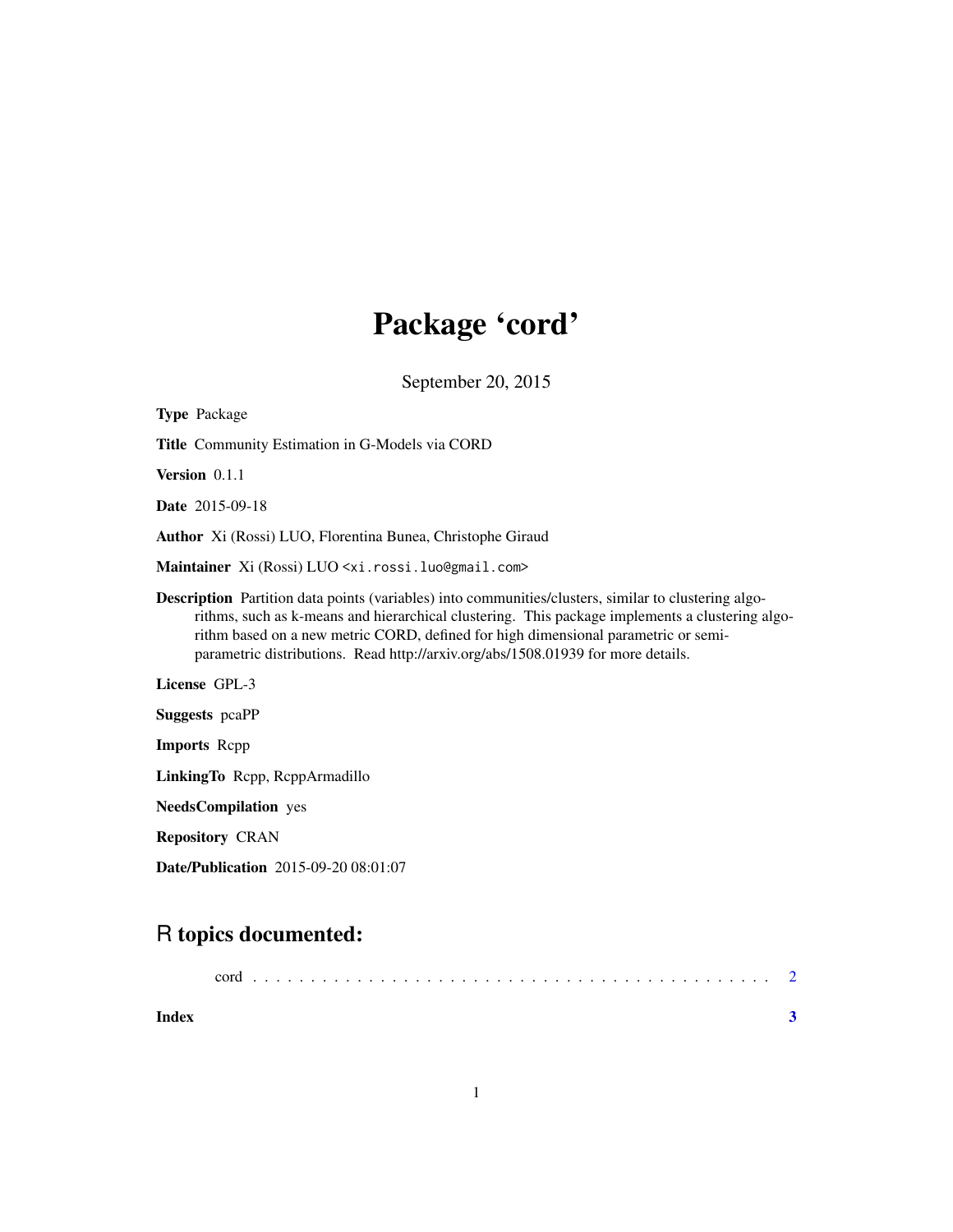### <span id="page-1-0"></span>Description

Partition data points (variables) into clusters/communities. Reference: Bunea, F., Giraud, C., & Luo, X. (2015). Community estimation in G-models via CORD. arXiv preprint arXiv:1508.01939. <http://arxiv.org/abs/1508.01939>.

#### Usage

```
cord(X, tau = 2 * sqrt(log(ncol(X)) / nrow(X)), kendall = T,
  input = c("data", "cor", "dist"))
```
#### Arguments

| $\mathsf{X}$ | Input data matrix. It should be an $n$ (samples) by $p$ (variables) matrix when<br>input is set to the value "data" by default. It can also be a p by p symmet-<br>ric matrix when X is a correlation matrix or a distance matrix if input is set<br>accordingly. |
|--------------|-------------------------------------------------------------------------------------------------------------------------------------------------------------------------------------------------------------------------------------------------------------------|
| tau          | Threshold to use at each iteration. A theoretical choice is about $2n^{-1/2} \log^{1/2} p$ .                                                                                                                                                                      |
| kendall      | Whether to compute Kendall's tau correlation matrix from X, when input is set<br>to "data". If FALSE, Pearson's correlation will be computed, usually faster for<br>large p.                                                                                      |
| input        | Type of input X. It should be set to "data" when X is an n (samples) by p (vari-<br>ables) matrix. If X is a correlation matrix or a distance matrix, it should be set to<br>"cor" or "dist" respectively.                                                        |

### Value

list with one element: a vector of integers showing which cluster/community each point is assigned to.

### Examples

```
set.seed(100)
X <- 2*matrix(rnorm(200*2), 200, 10)+matrix(rnorm(200*10), 200, 10)
cord(X)
```